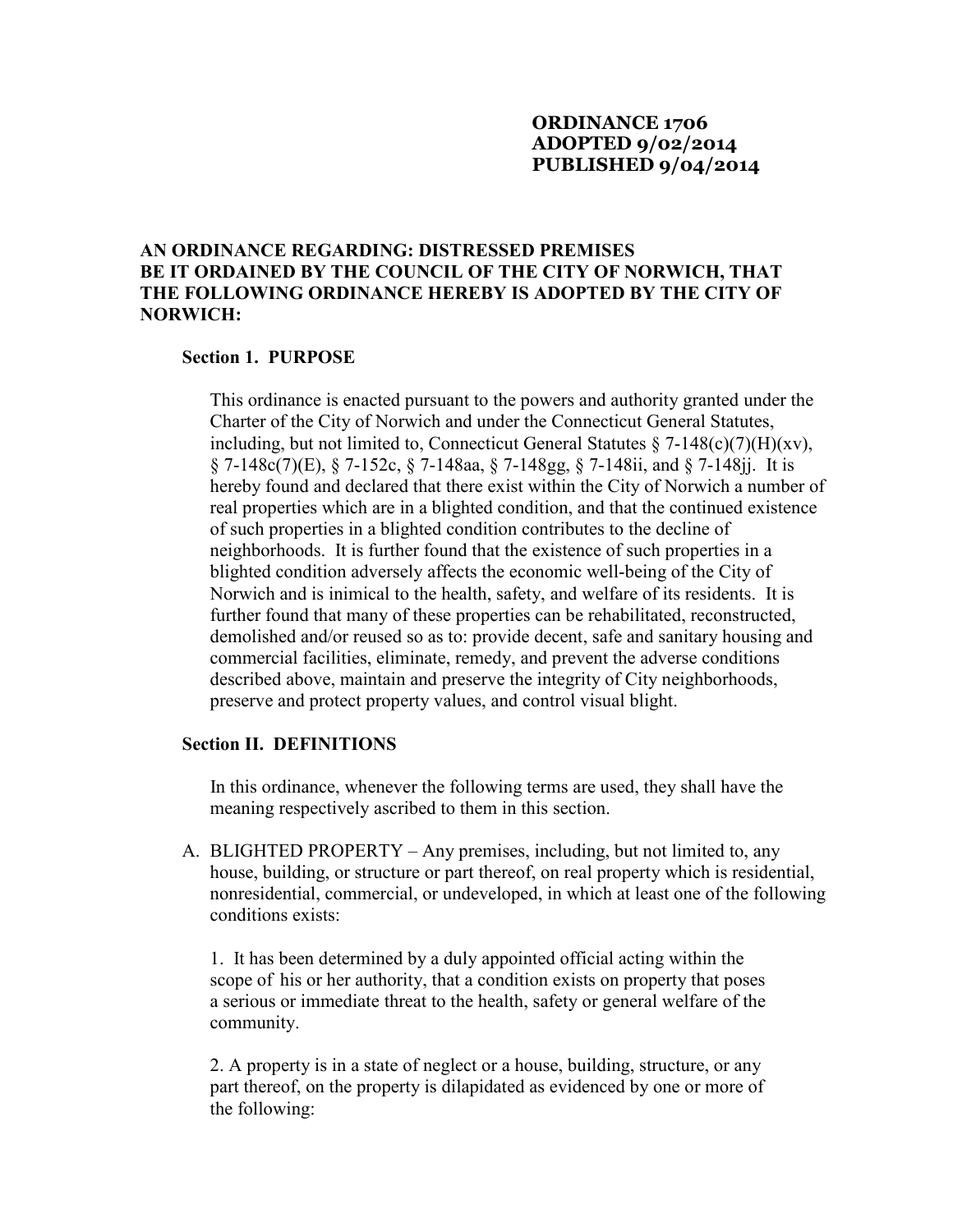- a. Missing, broken or inadequately secured windows or doors;
- b. Collapsing or missing exterior walls or roofs;
- c. Structurally faulty conditions;
- d. Unrepaired fire or water damage;
- e. Substantially damaged or missing siding;
- f. The persistent existence of garbage or trash on the property not completely contained within trash or refuse containers securely sealed by covers;
- g. The persistent existence of one or more vehicles on the property that are inoperable or in a state of disrepair or major disassembly or in the process of being stripped or dismantled including: cars, trucks, campers, motor cycles, boats, mowers, farming and construction equipment any one of which may also have missing doors or windows, holes, rust, or obvious physical decay, or used for storage purposes;
- h. Accumulated debris not used or properly stored for its intended purposes including plastics, glass, papers, junk, furniture, appliances, scrap metal, tires, batteries, containers or garbage, building materials;
- i. Accumulated putrescible animal and vegetable waste resulting from cooking and food consumption or the keeping of pets or other animals so as to create an offensive, unsightly, or unsanitary condition;
- j. Collapsing masonry;
- k. Graffiti as defined by the unauthorized application of paint or other permanent material the presence of which has a negative impact on values of property immediately adjacent thereto;
- l. A dilapidated condition which has ensued as a result of inadequate maintenance or neglect which is a cause or contributing factor to a cancellation in insurance on the subject and/or proximal properties;
- m. A dilapidated condition which has ensued as a result of inadequate maintenance or neglect which has materially contributed to a decline or diminution in property values on the subject and/or proximal properties;
- n. Tarpaulins used for weather protection (roof coverings) for periods exceeding sixty (60) days in lieu of permanent approved roofing materials;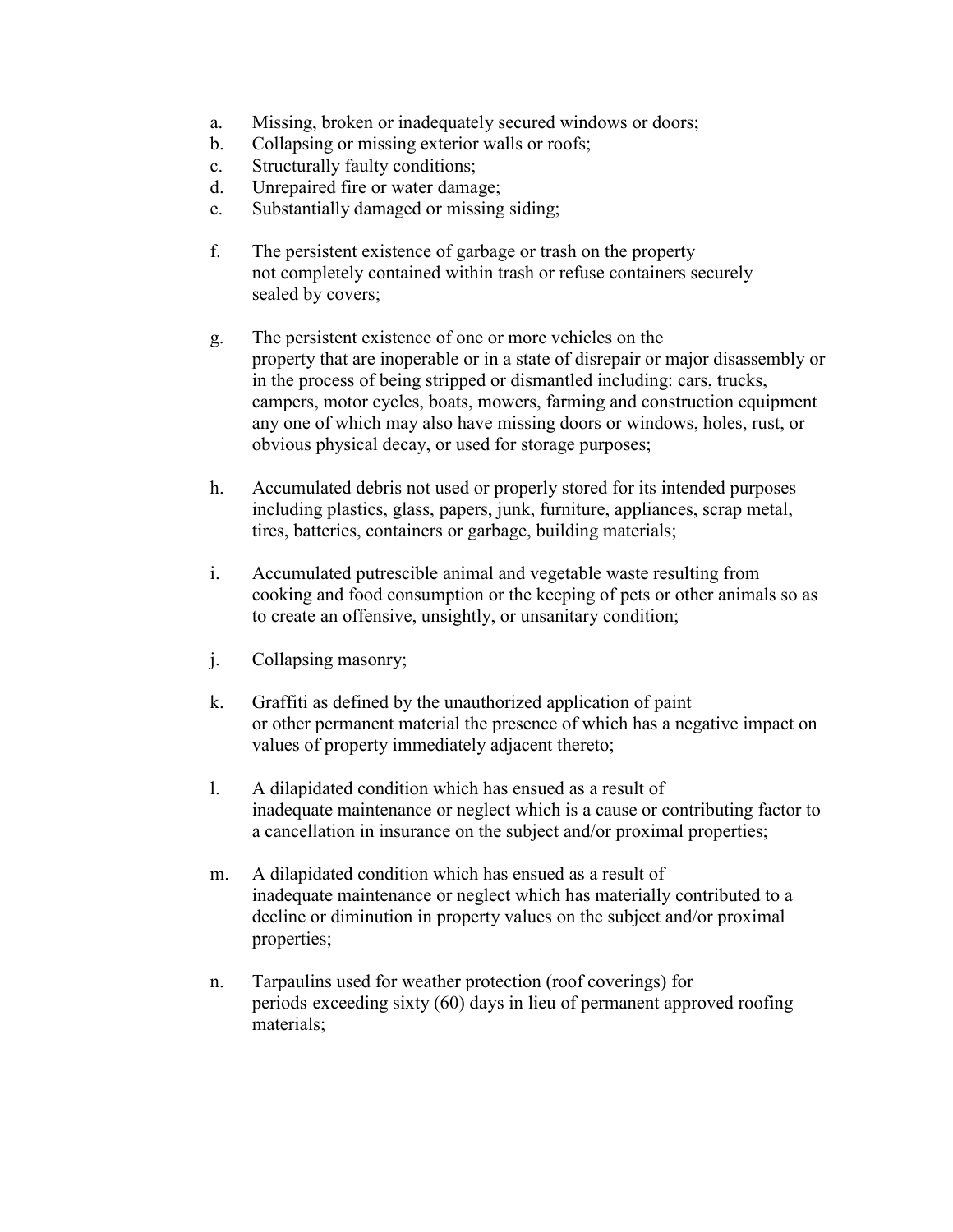- o. Overgrown vegetation and herbaceous materials including grass exceeding ten (10) inches in height, including overgrown trees and shrubbery impeding pedestrian traffic on sidewalks and streets;
- p. The property is in a condition that creates a substantial and unreasonable interference with the reasonable and lawful use and enjoyment of other space within the neighborhood;
- q. Refuse or filth is discharged from the property into a body of water within the City, or such substances are placed on the property in such a position that high water or natural seepage will inevitably carry the same into such waters;
- r. There exists on the property stagnant or unsanitary water in which mosquitoes may breed; garbage, sewage, excrement, manure or other foul, decayed, putrid, unwholesome, deleterious or offensive thing or substance; animal carcasses or parts thereof; or trash, rubbish, rubble, tires, brush, used materials or discarded items of little or no value;

 3. The Fire Marshal has determined that a building or structure is a fire hazard and/or it is a factor creating a substantial and unreasonable interference with the use and enjoyment of neighboring properties.

 B. CITATION HEARING OFFICER – Any person appointed by the City Manager pursuant to the provisions of Connecticut General Statutes § 7-152c to serve as a Citation Hearing Officer.

- C. DILAPIDATED Any building, structure, or parcel of land, or part thereof which is deemed an unsafe structure pursuant to the Connecticut State Building Code, the Property Maintenance Code of the City of Norwich, or the Connecticut Public Health Code, as they may be amended from time to time, or any dwelling or dwelling unit which is designated as unfit for human habitation as defined by the Connecticut Public Health Code including, but not limited to, a building, structure, or parcel of land that evidences disrepair, that presents a safety concern, or evidences conditions that are likely to cause sickness, disease, or injury to the health, safety or general welfare of the persons living therein or of the general public.
- D. ENFORCEMENT OFFICER A person or persons authorized by the City of Norwich to take such enforcement actions and to issue citations as are specified by this Ordinance, who shall not be a Citation Hearing Officer. An Enforcement Officer is authorized to enter property during reasonable hours for the purpose of remediating blighted conditions.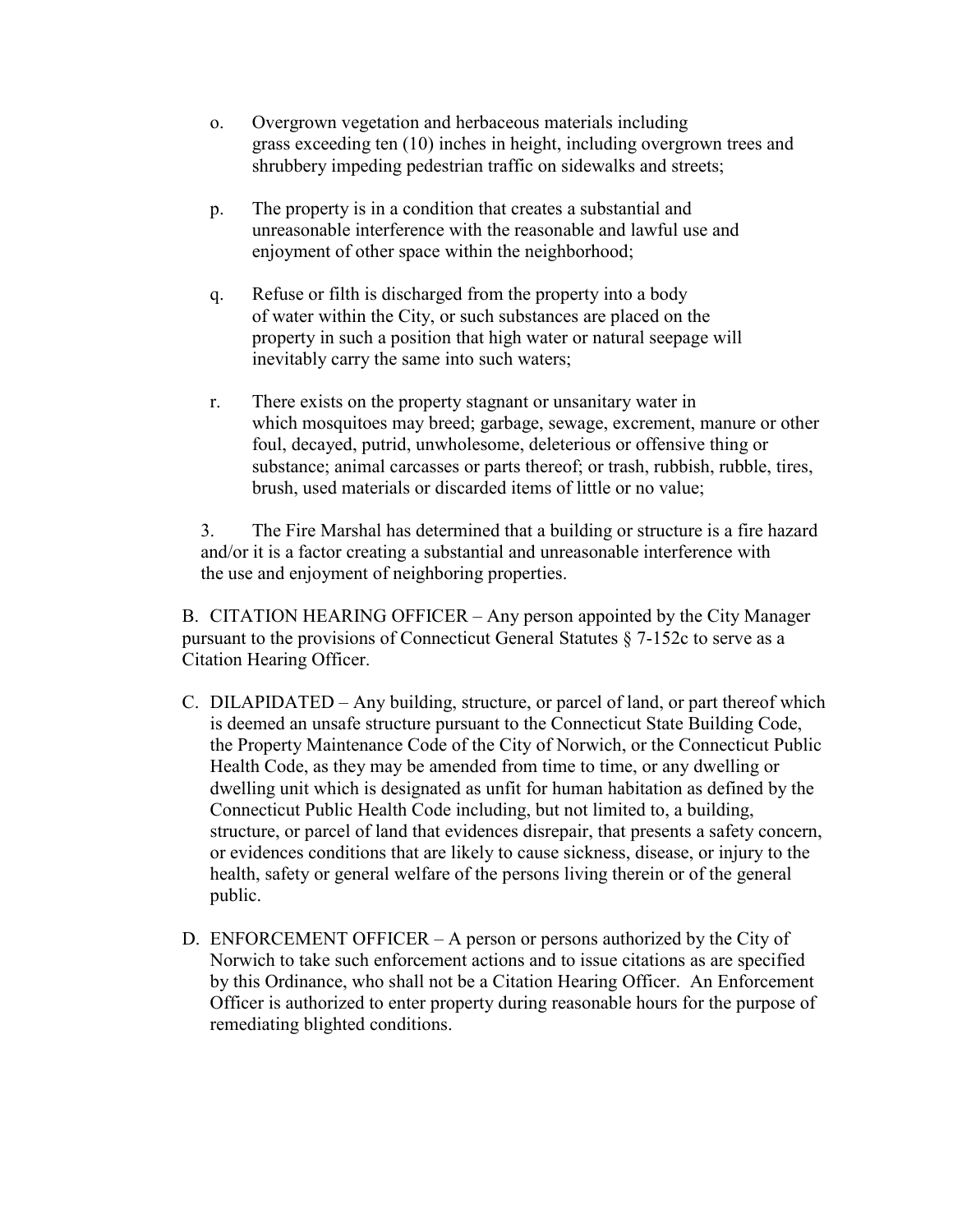#### **Section III. EXCEPTIONS/SPECIAL CONSIDERATIONS**

 This Ordinance shall apply to all residential dwelling units, nonresidential space, commercial property and vacant or undeveloped land except as to any blighted premises for which a site plan or special use permit is pending before the Commission on the City Plan.

# **Section IV. CREATION OR MAINTENANCE OF BLIGHTED PROPERTY PROHIBITED**

 No owner, agent, tenant, firm, corporation, association, or person responsible in whole or in part for the care, maintenance or condition of real property, taxable or tax exempt, shall cause or allow any blighted property, as defined in Section II herein, to be created, maintained, continued, or suffered to exist.

#### **Section V. NOTICE OF VIOLATION**

 A. The City of Norwich, through a designated Enforcement Officer, shall give written notice of any violation(s) to the owner and occupant of the property determined to be blighted. The notice may be hand delivered, mailed first class, or mailed by certified mail, return receipt requested, to the address of the owner as on file in the Assessor's office or as on file pursuant to Article V of Chapter 4 of the Norwich Code of Ordinances. Notice may also be provided in a like manner to any person or entity identified in Section IV of this Ordinance. In the case of an owner whose address is unknown, a copy of the notice may be published in a daily or weekly newspaper having a circulation in the City of Norwich. If the notice is mailed to only one responsible party, it shall in no way be, or be construed to be, a release of any other responsible party. If more than one responsible party is identified in the notice, the responsibility for complying with the notice shall be joint and several.

 B. Notwithstanding anything to the contrary, the notice shall specify the violation(s) of this ordinance sought to be abated, identify the steps that need to be taken to remedy the violation(s), demand abatement within thirty (30) calendar days, and list the amount of fines that would be due and when uncontested payments can be made and accepted. If the owner or other responsible party fails to correct the violation(s), the City of Norwich may issue an enforcement citation as specified herein.

### **Section VI. ENFORCEMENT CITATION**

 If any violation under this Ordinance remains unabated after thirty (30) days following the giving or service of notice, the Enforcement Officer is hereby authorized to issue a citation to the violator(s) for such violation(s) in accordance with this Ordinance, which shall be an enforcement process in addition to those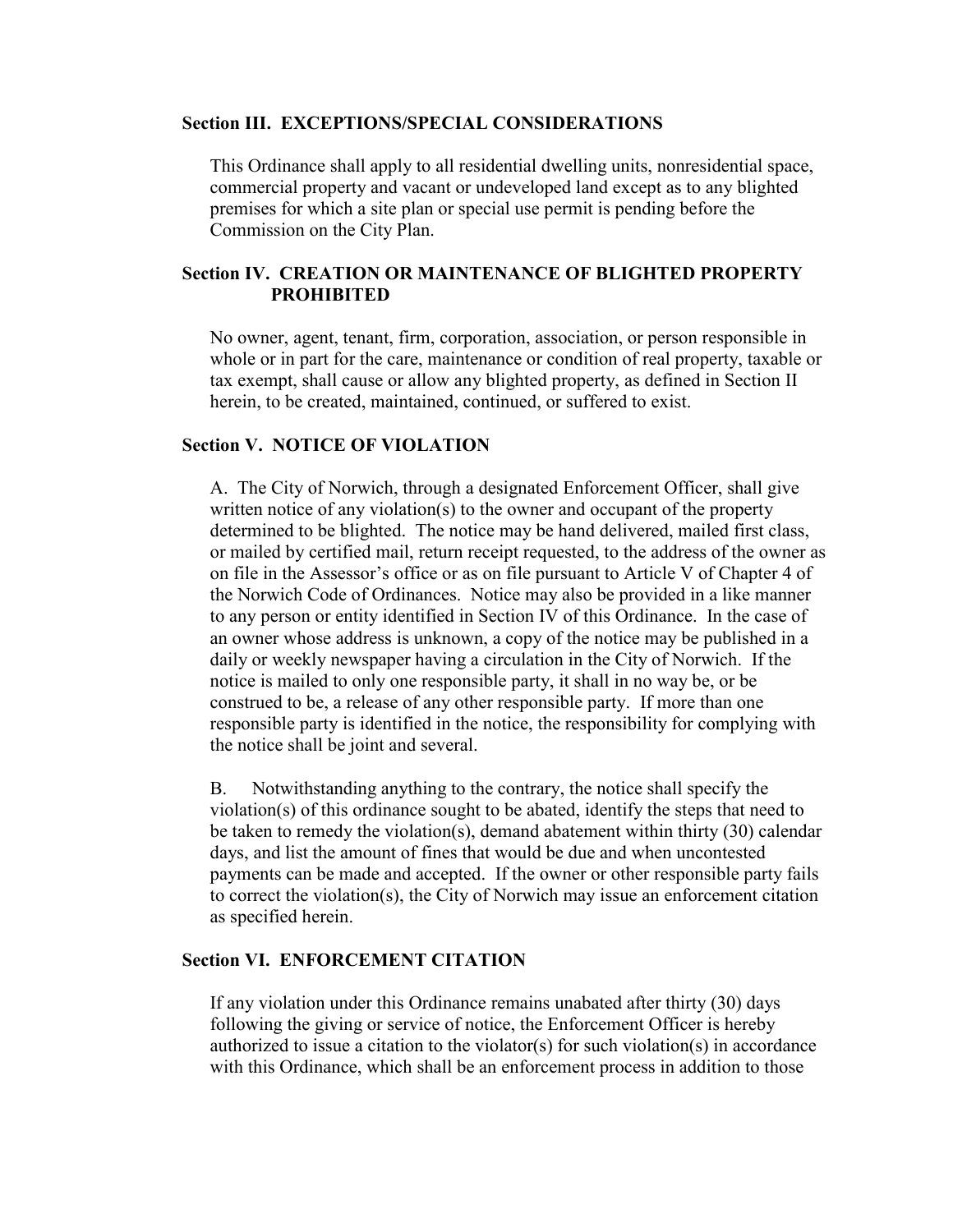provided pursuant to the Norwich Code of Ordinances, Chapter 1, §1-8 and §1-9, or as otherwise provided in the Connecticut General Statutes. The citation shall require payment of a fine not exceeding one-hundred dollars (\$100) per day for each day that a violation continues and shall require payment within ten (10) days from the issuance thereof.

#### **Section VII. CITATION PROCEDURE**

 A. The City of Norwich hereby adopts for the purpose of this Ordinance the hearing procedure that is set forth in, and is in accordance with, C.G.S. § 7-152c, as that statute may be amended from time to time; and hereby authorizes and provides for, the filing of a lien having precedence over other liens in accordance with the provisions of C.G.S. § 7-148aa as that statute may be amended from time to time.

 B. If the owner, agent, tenant, firm or responsible person fails to respond to a citation for blight under this Ordinance, fails to attend any hearing or rescheduled hearing before a Citation Hearing Officer, or is unwilling or unable to rehabilitate or maintain the blighted property within the reasonable time permitted, the Enforcement Officer shall request a penalty of not more than one hundred dollars (\$100.00) per day for each day that the property violates this Ordinance. The fine shall be retroactive to the date of the Enforcement Officer's initial notice of violation to the owner, agent, tenant, or responsible party or in the case of an owner who cannot be located, the date of publication of notice in the newspaper. Each day that a violation of this Ordinance exists shall constitute a separate offense. The Citation Hearing Officer shall follow the procedure adopted pursuant to the Connecticut General Statutes § 7-152c.

 C. As to any unpaid penalty or fine imposed by the City of Norwich pursuant to provisions of this Ordinance, when no demand for hearing is filed within the requisite time period, the Citation Hearing Officer shall note the designated municipal officer's certification of the person's failure to respond, and enter and assess the fines, penalties, costs, or fees provided and thereafter notify the owner, agent, tenant, firm, or responsible person by regular and certified mail, return receipt requested, and shall notify the Enforcement Officer. If a request for hearing has been made under the requisite time period, the Citation Hearing Officer shall conduct the hearing, and, if the hearing is contested, announce his decision at the end. The Citation Hearing Officer shall either make a finding of no liability and dismiss the matter, or make a finding of liability and enter and assess the fines, penalties, costs, or fees. Thereafter, the Citation Hearing Officer shall file a written decision that reflects his or her orders with the Enforcement Officer and send a copy of the same by regular and certified mail, return receipt requested, to all persons given notice of the hearing or otherwise given notice of the violation.